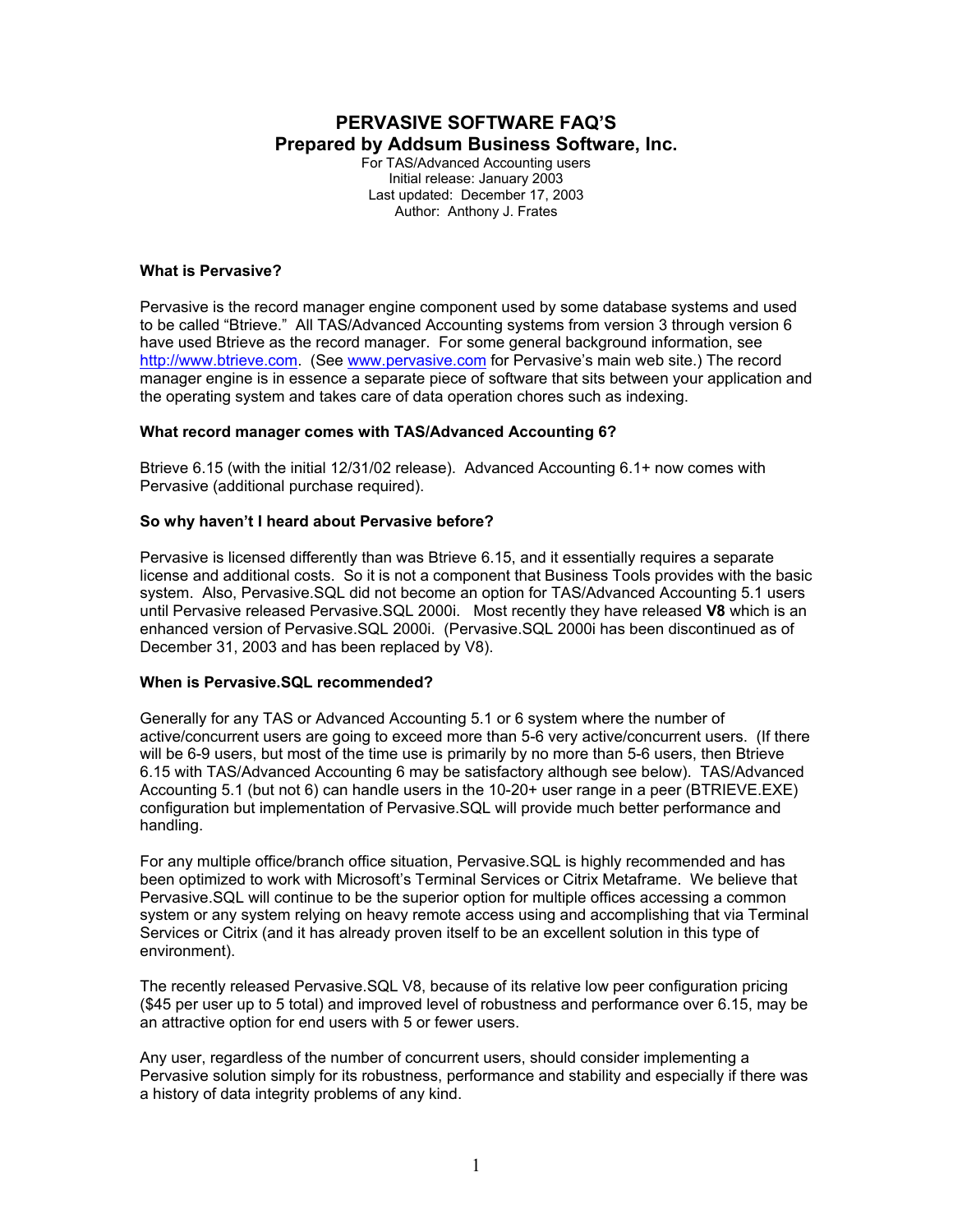#### **So exactly how will Pervasive.SQL help my system?**

Bottom line: performance and robustness. You will see improved performance, and most likely the physical integrity of your data will be considerably improved.

For a recent article talking about V8 performance see:

http://www.pervasive.com/documentation/Aberdeen.pdf

(Sept. 2002 high performance embedded database white paper by Aberdeen Group discussing V8)

Also, implementation of Pervasive client-server configuration on existing client-server systems will speed-up your system because, with the older Btrieve (5.10a) as well as 6.15 peer versions, opportunistic locking ("oplocks") had to be disabled. With a Pervasive.SQL client-server implementation, oplocks can be safely re-enabled and that will then result in not only in better performance with your TAS/Advanced Accounting software but also throughout your system.

Another significant performance advantage is that Pervasive.SQL V8 (and 2000i before it) provides "true" record locking rather than "page" locking which was the case in older Btrieve (including 5.10a and 6.15) systems. So Pervasive.SQL users should also see a reduced incidence of locking problems.

Performance issues aside, few things create more consternation and agony than corrupted databases. While database corruption can occur with any record manager engine or database management system and is dependent on many factors, not just the record manager engine, Pervasive.SQL V8 is a vast improvement over any/all prior versions of Btrieve. And it will help to intercept and prevent problems that would otherwise occur in a peer configuration since file locking/sharing is being controlled centrally. See more below.

### **Who uses Pervasive?**

It is used by many commercial software packages (especially accounting software applications). The user list is extensive and includes IBM and Microsoft. For some Pervasive "success stories" of companies who have implemented Pervasive because of its reliability/cost/scalability, see:

#### http://www.pervasive.com/company/successStories

#### **I am running Microsoft's Small Business Server, is that a problem?**

No. SBS is considered to be the same as NT and Pervasive is unaware of any specific problems or issues associated with it.

#### **Is Pervasive.SQL difficult to install/administer?**

No. It is very easy to install and administer.

#### **Is Pervasive backwardly compatible with Btrieve 5 and 6?**

Extremely!

#### **Do I need to convert my data after installing Pervasive.SQL?**

While not required (because it is very backwardly compatible), it is highly recommended that you "rebuild" your data into the version 8 (Pervasive.SQL V8) format. Certain performance and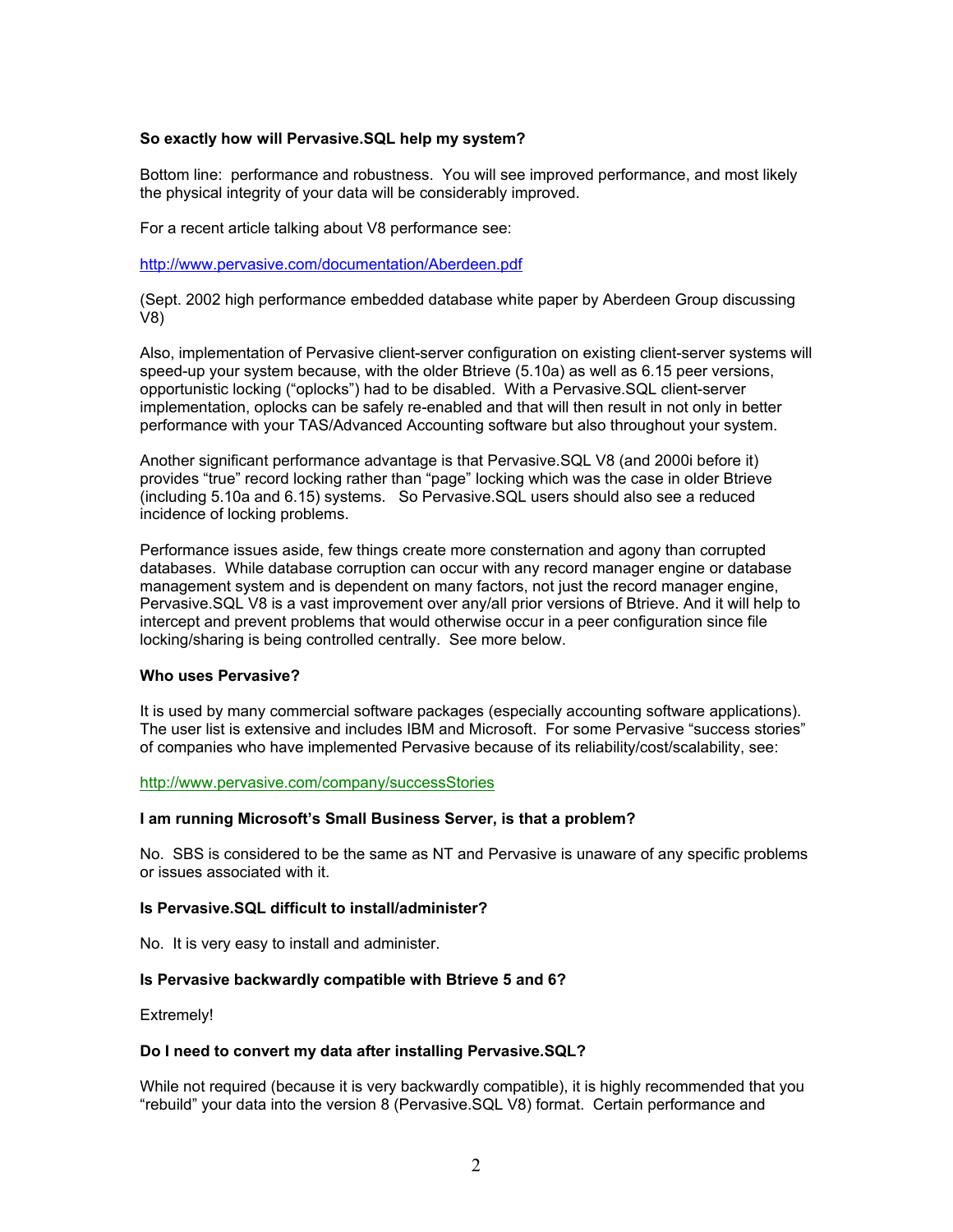robustness enhancements cannot be accomplished if this is not done. However, this is very easy and fast (even with very large data files), and a rebuild utility comes with the Pervasive software. (Further, this is something we can assist you with although that kind of assistance is not included in the price of the software.)

### **Once I change over, does this impact my ability to reindex a data file or have my data files customized?**

No. The standard "TAS" reindex and restructure/merge capabilities work EXACTLY as they do with Btrieve 5.10a (with the 5.1 versions from Business Tools for example). Nothing changes, only the format of your data files.

#### **Do any of my TAS/Advanced Accounting 5.1 or 6 programs have to be changed to work with Pervasive?**

No.

### **So Pervasive.SQL is a complete GUI/Windows 32-bit record manager/application and even though I use TAS/Advanced Accounting 5.1 in DOS mode (TPC50.EXE), you are saying that works?**

Yes. Very well.

## **What if I use the Windows mode of Advanced Accounting 5.1 (TP5WIN.EXE)?**

Yes. While most of our 5.1 users in the field to date who are using Pervasive.SQL are using TPC50.EXE (DOS) rather than TP5WIN.EXE, from in-house use and client site use, it appears to work equally well with either and simultaneously. There are just some slightly different set-up issues.

#### **And if I run a mix of Advanced Accounting 5.1 "DOS" and "Windows" modes?**

We have tested this in-house and it does appear to work as well.

#### **And it works with TAS 6/Advanced Accounting 6 also (TP6RUNTIME.EXE)?**

Yes, and with even fewer set-up issues/considerations.

#### **Can some workstations run different versions of Btrieve/Pervasive?**

No. It is very important that every workstation runs the exact same version (regardless of which version of Btrieve/Pervasive you use).

#### **What has Addsum's experience been with Pervasive.SQL?**

Extremely positive. We support several large installations who have very successfully implemented Pervasive.SQL with TAS/Advanced Accounting 5.1. Both are multiple location business with many users (one user has 175 concurrent users, another over 50). Both were using BREQUEST/BSERVER, the highest performance way to implement Btrieve in "DOS" prior to Pervasive.SQL. On both systems, not only did performance increase significantly (for example, reports that used to take 10-15 minutes took 5 minutes after going to Pervasive.SQL), but neither site (after many months) has had a single incidence of physical database corruption! Prior to implementing Pervasive.SQL, both sites were experiencing occasional (at least monthly) Btrieve "02" errors requiring lengthy indexing. These problems no longer occur on either system. Both of these systems include database files with well over 1,000,0000 records and that are over 500 megs in size. This is an extremely impressive result.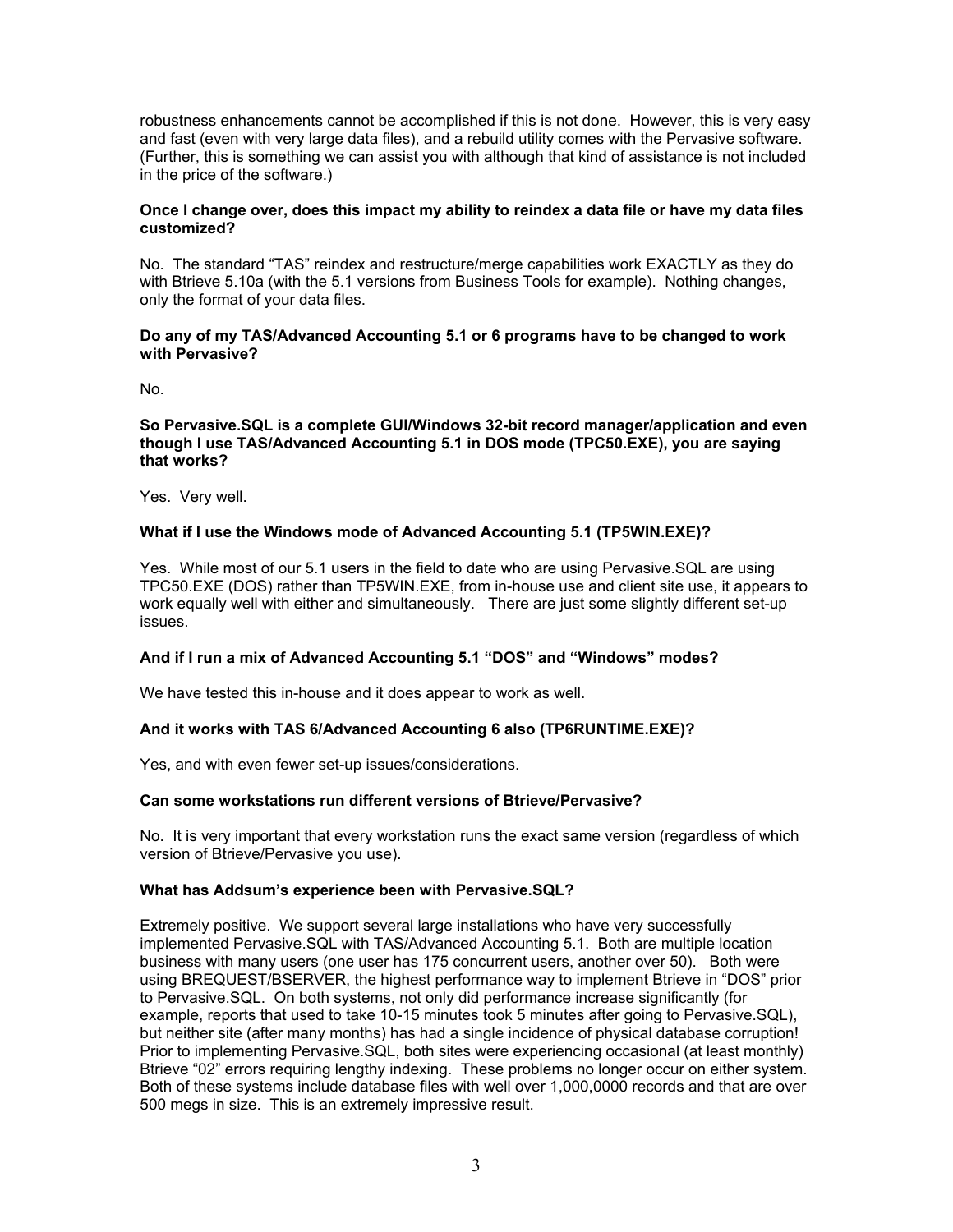We wrote a complex TAS 6 technical support system for in-house use by a commercial software publisher interfaced with Pervasive.SQL data files primarily accessed via Terminal Services which has been in continuous, heavy use since March 2001 and in connection with which no data file related problems have occurred. We have also written numerous TAS 6 (the same language that Advanced Accounting 6 is written in) applications that use Pervasive.SQL as the record manager, some simultaneously running with TAS/Advanced Accounting 5.1 systems that share the same data files. Pervasive.SQL has allowed us to therefore implement transitional applications in heavy multi-user environments that would not have otherwise been possible, and without incident.

We have also provided consulting and programming services for several years for users of a manufacturing software system that has over 4,000 users and which successfully uses the Pervasive.SQL record manager.

#### **I'm already using another application using Pervasive.SQL – is that a problem?**

Probably not (see also below).

### **Could Pervasive.SQL cause conflicts with other applications?**

It can, since Pervasive.SQL and its predecessor Btrieve 6.15 can conflict with one another. But, there are workarounds, and usually the conflicts can be resolved. A Btrieve 6.15 app and a Pervasive.SQL cannot be running at the same time as the engine component has to be running in memory (even on a workstation). One Pervasive or Windows Btrieve installation on a given PC normally "serves" any and all applications that are run on that PC. Fortunately fewer and fewer applications are using Btrieve 6.15, but it is a good idea to take an inventory of any applications that may use Btrieve/Pervasive before purchasing/installing Pervasive.SQL.

#### **Can I still get outside access to my data?**

Yes. Pervasive.SQL is fully ODBC compliant. If you want, you can access your data through Microsoft Access or through an ODBC connection relating to a web site. This is something that was not really possible or easily possible with prior versions. And, you can still access your data through Crystal Reports (natively thru version 8.5 of Crystal) and thru essentially anything that provides for an ODBC connection.

#### **Will I have to know how to issue SQL commands to use Pervasive.SQL?**

No. In fact, we don't either! SQL is embedded within Pervasive.SQL and is therefore transparent to end users and programmers alike.

#### **So what does it cost and what are the options?**

Compared to other client-server alternatives, Pervasive's pricing is economical.

See:

http://www.pervasive.com/documentation/whitepapers/pdf/AberdeenTCO\_white\_2000i\_0202.pdf

(Sept. 2001 white paper by the Aberdeen Group, which discusses the total cost of ownership of Pervasive.SQL vs Microsoft SQL Server - Microsoft SQL Server is not an option with Advanced Accounting 5.1 or 6 but it still provides some interesting observations and comparisons.)

Note: all of the below assumes Microsoft NT/2000 server, client-server configuration. But equivalent products with the same or similar pricing are available for Novell NetWare (as well as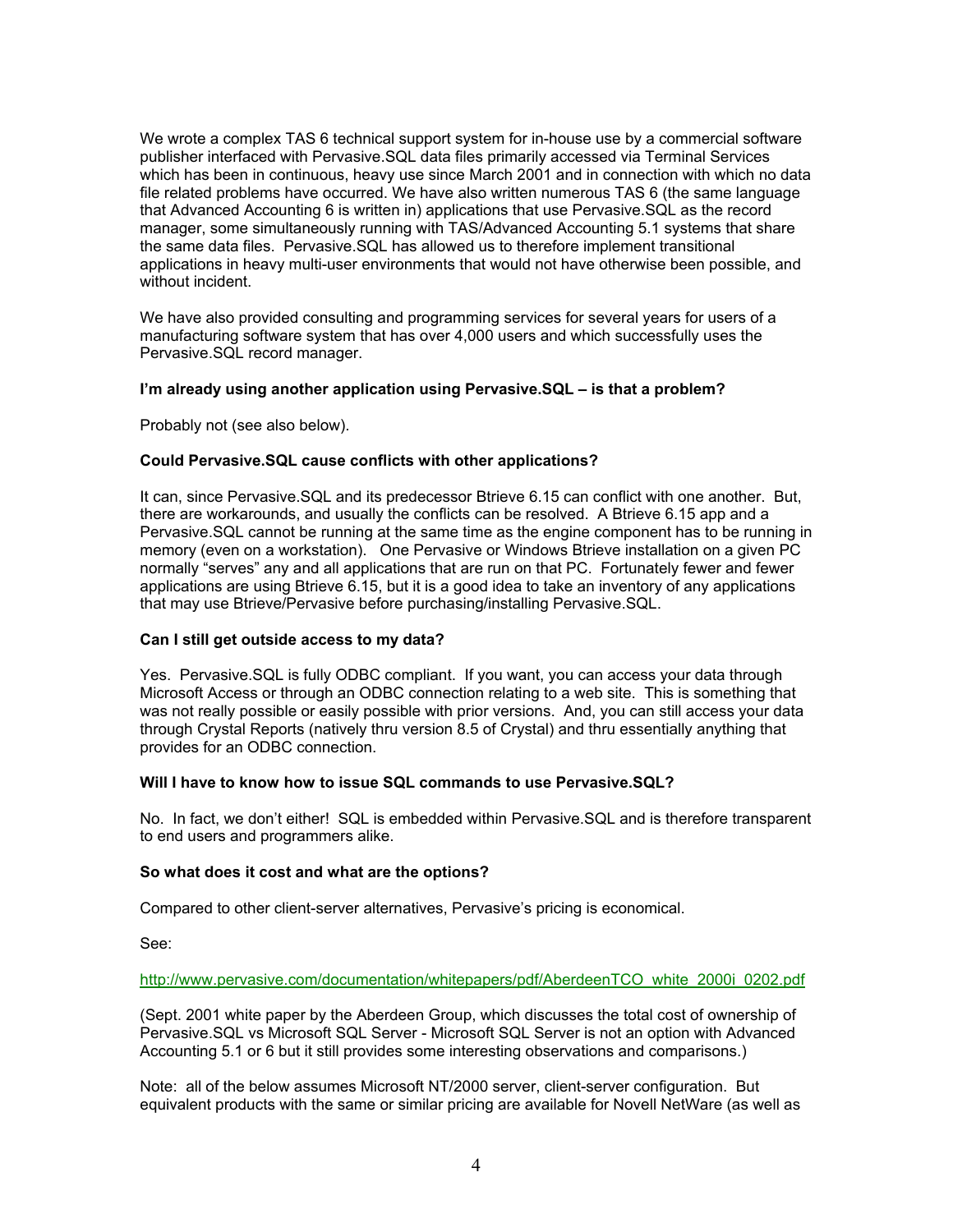for Linux).

Note that the licenses are not transferable - so in other words, if you purchase a Novell license and later change to a 2000 server, you will have to purchase another license! Pervasive.SQL 2000i supported Novell 3.2 (and up) and V8 will support Novell 4.2 (and up).

There are also "peer" products available for smaller networks or for systems that cannot support a client-server architecture. There is no maximum limit of users with the peer products, but at 8- 10 users, pricing starts to favor the client-server options outlined below. Performance with these peer products will also start to decline at this level of use, but the integrity of databases will still be high.

In late 2002, Pervasive released V8 which is reportedly faster than 2000i and has some further ease of operability. V8 has a dynamic cache which cuts down on read time. We began to have users running V8 in February of 2003. Based on the extensive testing by others, we have seen no problems with the V8 engine.

For the latest pricing, please see the Addsum store page at http://www.addsuminc.com/store.htm.

#### Adding users:

Licenses are initially sold as groups of 10, 20, 50, 100 but are stackable. So a user needing 30 licenses can obtain a 20 user license and add a 10 user count later.

## Upgrading from 2000i to V8:

Upgrade pricing from 2000i to V8 is available.

#### Peer configuration

With 2000i (no longer available after December 31, 2003), a more or less unlimited of users could be configured in a peer or workgroup configuration. With V8 however there is a limit of 5 concurrent users.

## **What kind of after-purchase support do I receive?**

Pervasive provides some initial free support in the first 30 days after registration (which if required, we will help schedule for you). The 30 days does not start until the product is actually registered (rather than from the purchase date). There is no limit on the number of incidents/calls within that period, although it is rare to have more than one incident. Thereafter, Pervasive charges on a per incident basis (normally not needed, but available).

#### **Why purchase from Addsum?**

Addsum is first and foremost a services based company rather than a reseller of software. However, in July of 2002 we became a Pervasive authorized reseller/partner. We initially did that solely at the request of a large customer who felt that by so doing we would have better access to Pervasive support. As a result we have had access to information that wouldn't have as easily been available to us. Through our contacts, in the event of a problem, we can get to a Pervasive engineer and receive other support that wouldn't be available via a mass merchandiser/E-commerce or general software store purchase. Further we provide installation and administrative notes not available elsewhere that includes information specific to Advanced Accounting/TAS and we will arrange for any install support that might be needed. For Advanced